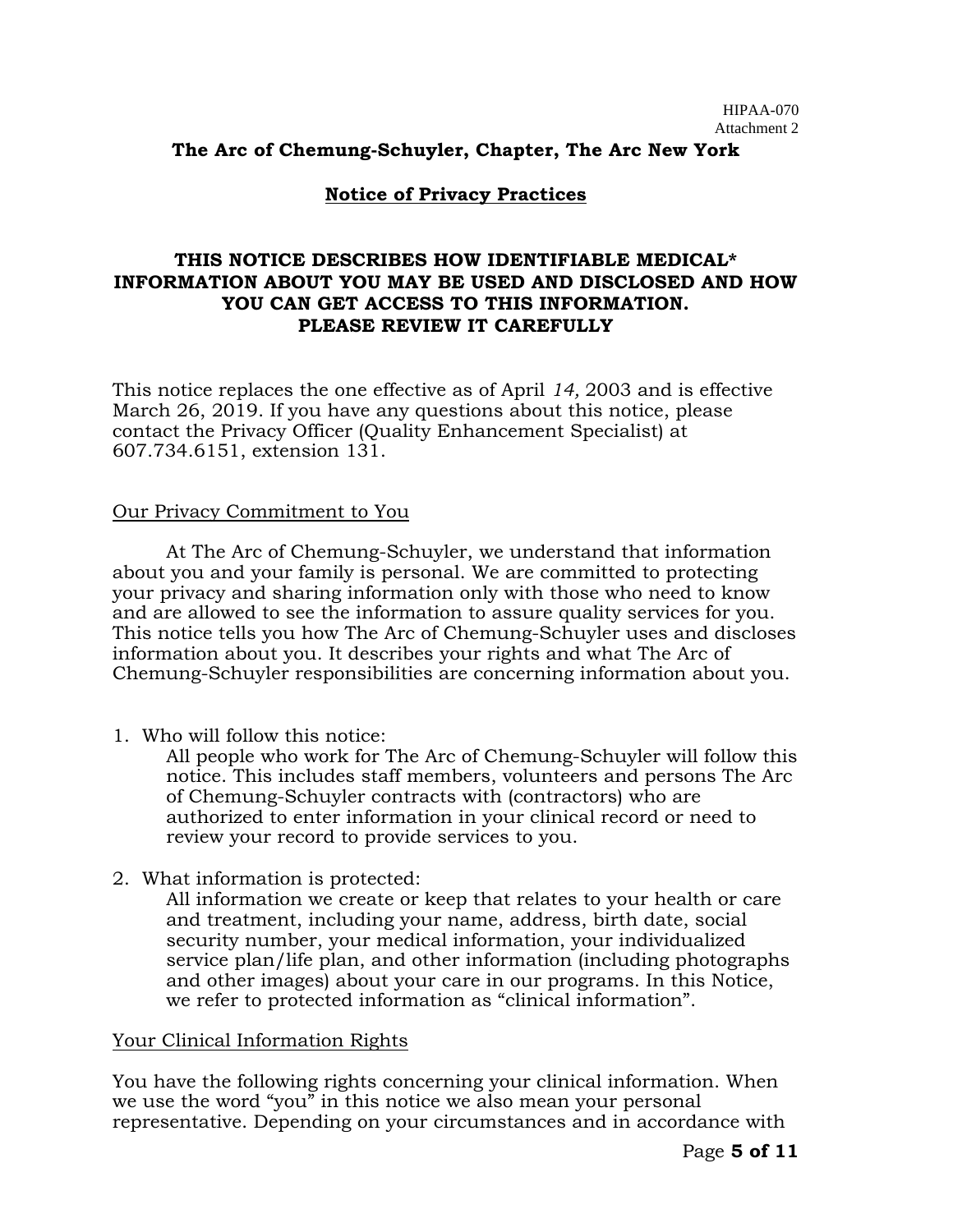state law, this may be your guardian, your health care proxy, or your involved parent, spouse, or adult child.

You have a right to see or inspect your clinical information and obtain a copy. Some exceptions apply, such as certain records regarding incident reports and investigations, and information compiled for use in court or administration proceedings. If we maintain electronic health records for the request you are making, you have the right to obtain an electronic copy of your PHI, and you may by written request have us send your record electronically directly to another party. We may only charge you the labor cost for this service. NOTE: The Arc of Chemung-Schuyler may require you to make your request for records in writing.

- ❑ If we deny your request to see your clinical information, you have the right to request a review of that denial. Professionals chosen by The Arc of Chemung-Schuyler who were not involved in denying your request will review the record and decide if you may have access to the record. You may have further appeal rights under New York Law.
- ❑ You have the right to ask The Arc of Chemung-Schuyler to change or amend clinical information that you believe is incorrect or incomplete. We may deny your request in some cases, for example, if the record was not created by The Arc of Chemung-Schuyler or if after reviewing your request, we believe the record is accurate and complete.
- ❑ You have the right to request a list of the disclosures The Arc of Chemung-Schuyler has made of your clinical information. The list, however, does not include certain disclosures, such as those made for treatment, payment, and health care operations for a record in paper format, or disclosures made to you or made to others with your permission.
- ❑ You have the right to request a restriction on uses or disclosures of your health information related to treatment, payment, health care operations and disclosures to involved family. The Arc of Chemung-Schuyler, however, is not required to agree to your request, unless it relates to disclosures to a payor of health care services where you or another person has paid for the services in full.
- ❑ You have the right to request that The Arc of Chemung-Schuyler communicate with you in a way that will help keep your information confidential.
- ❑ You have the right to receive a paper copy of this notice. You may ask The Arc of Chemung-Schuyler staff to give you another copy.
- ❑ To request access to your clinical information or to request any of the rights listed here, you may contact your service provider at The Arc of Chemung-Schuyler.

### The Arc of Chemung-Schuyler's Responsibilities For Your Clinical Information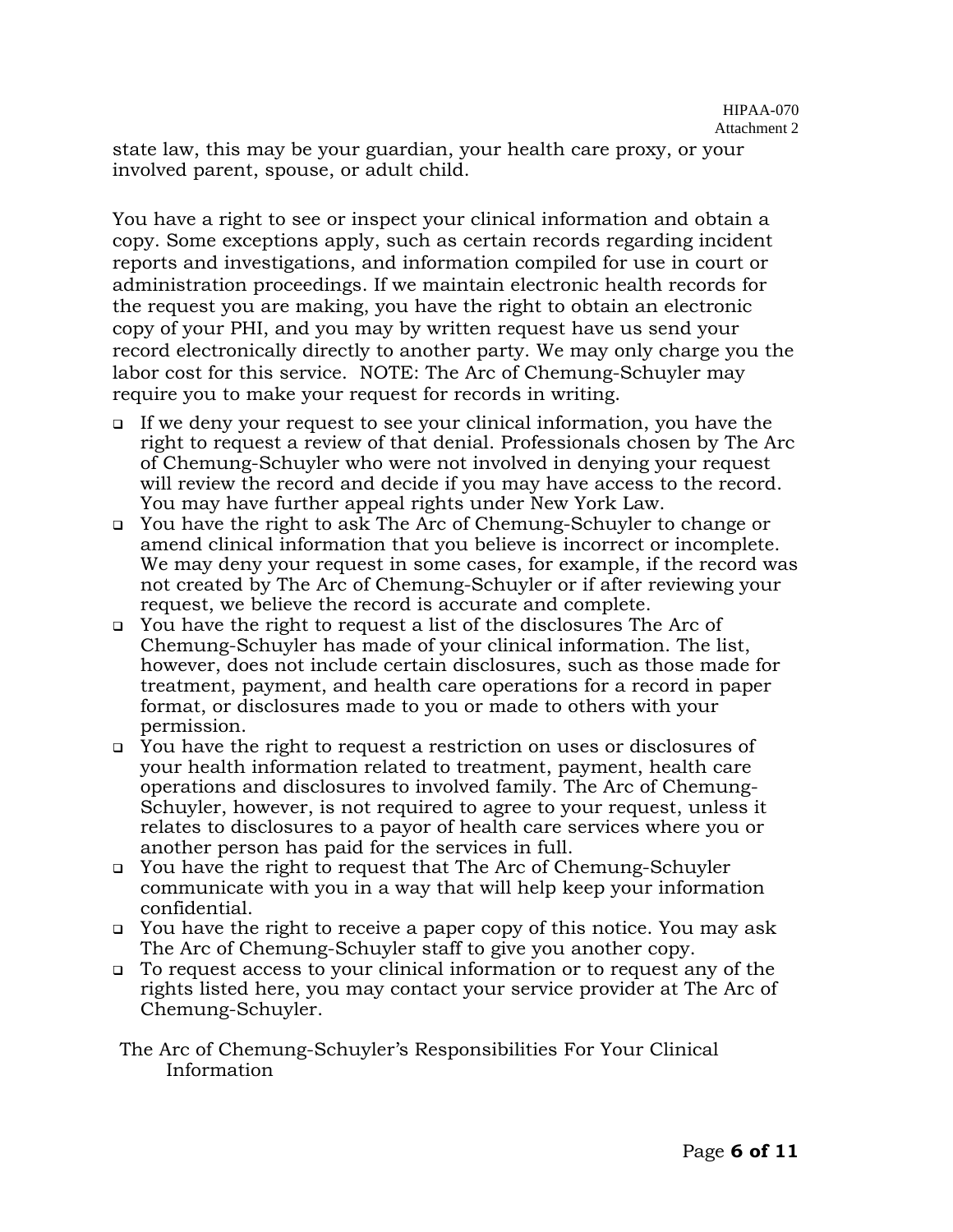The Arc of Chemung-Schuyler is required to:

- ❑ Maintain the privacy of your information in accordance with federal and state laws.
- ❑ Give you this notice of our legal duties and practices concerning the clinical information we have about you.
- ❑ Follow the rules in this notice. The Arc of Chemung-Schuyler will use or share information about you only with your permission except for the reasons explained in this notice.
- ❑ Tell you if we make changes to our privacy practices in the future. If significant changes are made, The Arc of Chemung-Schuyler will give you a new notice.
- ❑ Advise you if there is a breach of your unsecured protected health information.

## How The Arc of Chemung-Schuyler Uses and Discloses Clinical Information

The Arc of Chemung-Schuyler may use and disclose clinical information with your general consent for the purposes described below. For each of the categories of uses and disclosures, we explain what we mean and offer an example. Not every use or disclosure is described, but all of the ways we will use or disclose information will fall within these categories.

- ❑ **Treatment:** The Arc of Chemung-Schuyler will use your clinical information to provide you with treatment and services. We may disclose clinical information to doctors, nurses, psychologists, social workers, qualified intellectual and disabilities professionals (QIDPs), developmental aides, and other Arc of Chemung-Schuyler personnel, volunteers or interns who are involved in providing you care. For example, involved staff may discuss your clinical information to develop and carry out your individualized life plan (LP) or individualized service plan (ISP). Other Arc of Chemung-Schuyler staff may share your clinical information to coordinate different services you need, such as medical tests, respite care, transportation, etc. We may also need to disclose your clinical information to your care coordinator and other providers outside of The Arc of Chemung-Schuyler who are responsible for providing you with the services identified in your LP/ISP or to obtain new services for you.
- ❑ **Appointment Reminders:** We may use and disclose medical information to contact you as a reminder that you have an appointment for treatment or services at one of our programs.
- ❑ **Payment:** The Arc of Chemung-Schuyler will use your clinical information so that we can bill and collect payment from you, a third party, an insurance company, Medicare or Medicaid or other government agencies. For example, we may need to provide the NYS Department of Health (Medicaid) with information about the services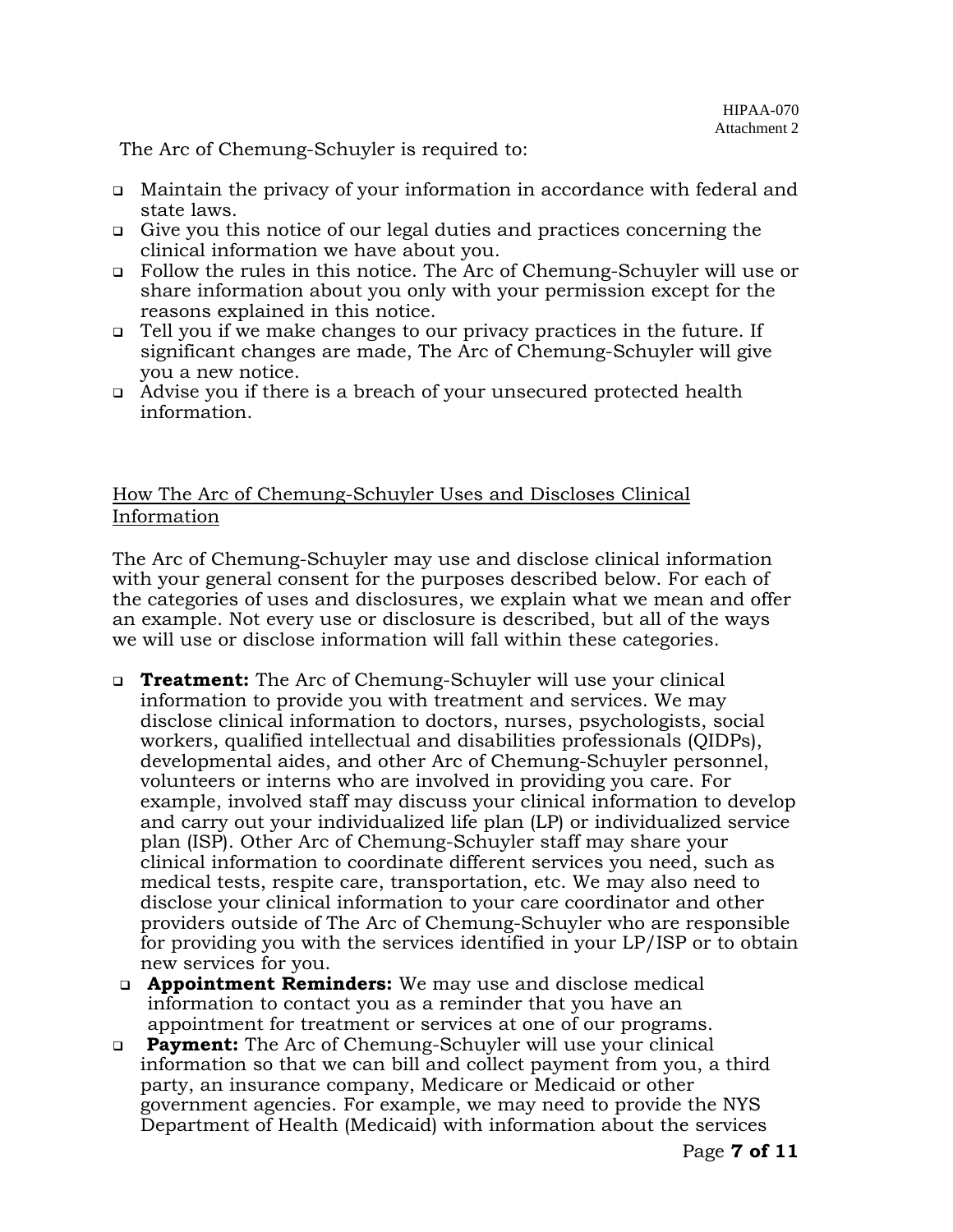you received in our facility or through one of our HCBS waiver

- ❑ programs so they will pay us for the services. In addition, we may disclose your clinical information to receive prior approval for payment for services you may need. Also, we may disclose your clinical information to the US Social Security Administration, or the Department of Health to determine your eligibility for coverage or your ability to pay for services.
- ❑ **Health Care Operations:** The Arc of Chemung-Schuyler will use clinical information for administrative operations. These uses and disclosures are necessary to operate The Arc of Chemung-Schuyler programs and residences and to make sure all consumers receive appropriate, quality care. For example, we may use clinical information for quality improvement to review our treatment and services and to evaluate the performance of our staff in caring for you.

We may also disclose information to clinicians and other personnel for on-the-job training. We will share your clinical information with other Arc of Chemung-Schuyler staff for the purposes of obtaining legal services through The Arc of Chemung-Schuyler's Counsel's Office, conducting fiscal audits, and for fraud and abuse detection and compliance through our Quality Enhancement Office. We will also share your clinical information with The Arc of Chemung-Schuyler staff to resolve complaints or objections to your services. We may also disclose clinical information to our business partners who need access to the information to perform administrative or professional services on our behalf.

### Other Uses and Disclosures that Do Not Require your Permission

In addition to treatment, payment and health care operations, The Arc of Chemung-Schuyler will use your clinical information without your permission for the following reasons:

- ❑ When we are **required to do so by federal or state law;**
- ❑ For **public health reasons,** including prevention and control of disease, injury or disability, reporting births and deaths, reporting child abuse or neglect, reporting reactions to medication or problems with products, and to notify people who may have been exposed to a disease or are at risk of spreading the disease;
- ❑ To report **domestic violence and adult abuse or neglect** to government authorities if you agree or if necessary to prevent serious harm;
- ❑ For health oversight activities, including audits, investigations, surveys and inspections, and licensure. These activities are necessary for government to monitor the health care system, government programs, and compliance with civil rights laws. Health oversight activities do not include investigations that are not related to the receipt of health care or receipt of government benefits in which you are the subject;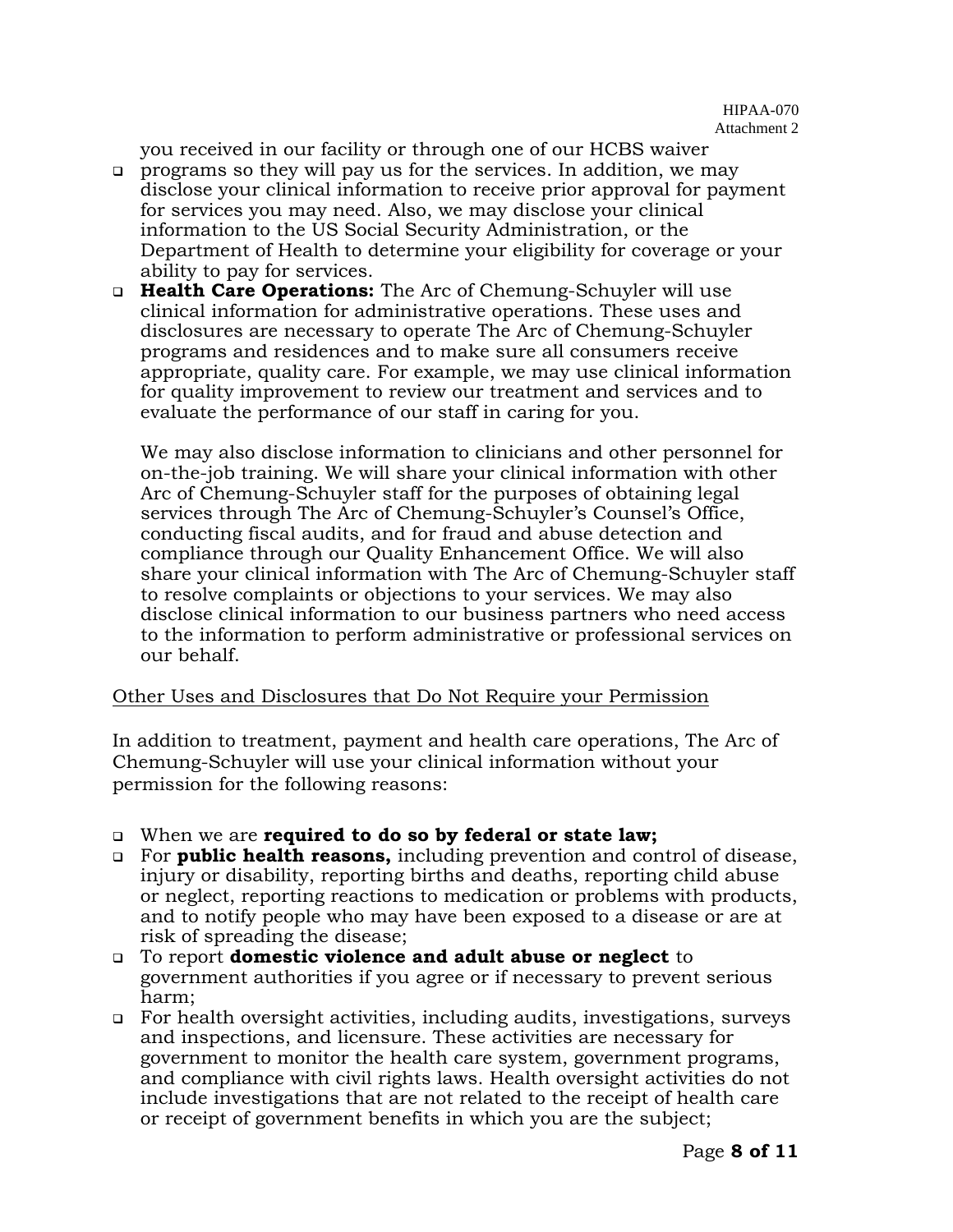- ❑ For judicial **and administrative proceedings,** including hearings and disputes. If you are involved in a court or administrative proceeding we will disclose clinical information if the judge or presiding officer orders us to share the information;
- ❑ For **law enforcement** purposes, in response to a court order or subpoena, to report a possible crime, to identify a suspect or witness or missing person, to provide identifying data in connection with a criminal investigation, and to the district attorney in furtherance of a criminal investigation of client abuse;
- ❑ Upon your death, to coroners or medical examiners for identification purposes or to determine cause of death, and to **funeral directors** to allow them to carry out their duties;
- ❑ To organ procurement organizations to accomplish cadaver, eye, tissue, or **organ** donations in compliance with state law;
- ❑ **For research purposes** when you have agreed to participate in the research an Institutional Review Board or Privacy Committee has approved the use of the clinical information for the research purposes;
- ❑ To **prevent or lessen a serious and imminent threat** to your health and safety or someone else's;
- ❑ To authorized federal officials for intelligence and other **national security** activities authorized by law or to provide protective services to the President and other officials.
- ❑ To **correctional institutions** or **law enforcement officials** if you are an inmate and the information is necessary to provide you with health care, protect your health and safety or that of others, or for the safety of the correctional institution.
- ❑ To **governmental agencies that administer public benefits** if necessary to coordinate the covered functions of the programs
- ❑ To support our business operations, we may use demographic information about you, including information about your age and gender, when deciding whether to contact you or your personal representative to raise money to help us operate. We may also share this information with a charitable foundation that will contact you or your personal representative to raise money on our behalf. You have a right to opt out of receiving such communications.

## Uses and Disclosures that Require Your Agreement

The Arc of Chemung-Schuyler may disclose clinical information to the following persons if we tell you we are going to use or disclose it and you agree or do not object:

- ❑ To family **members and personal representatives** who are involved in your care if the information is relevant to their involvement and to notify them of your condition and location; or
- ❑ To disaster **relief organizations** that need to notify your family about your condition and location should a disaster occur.